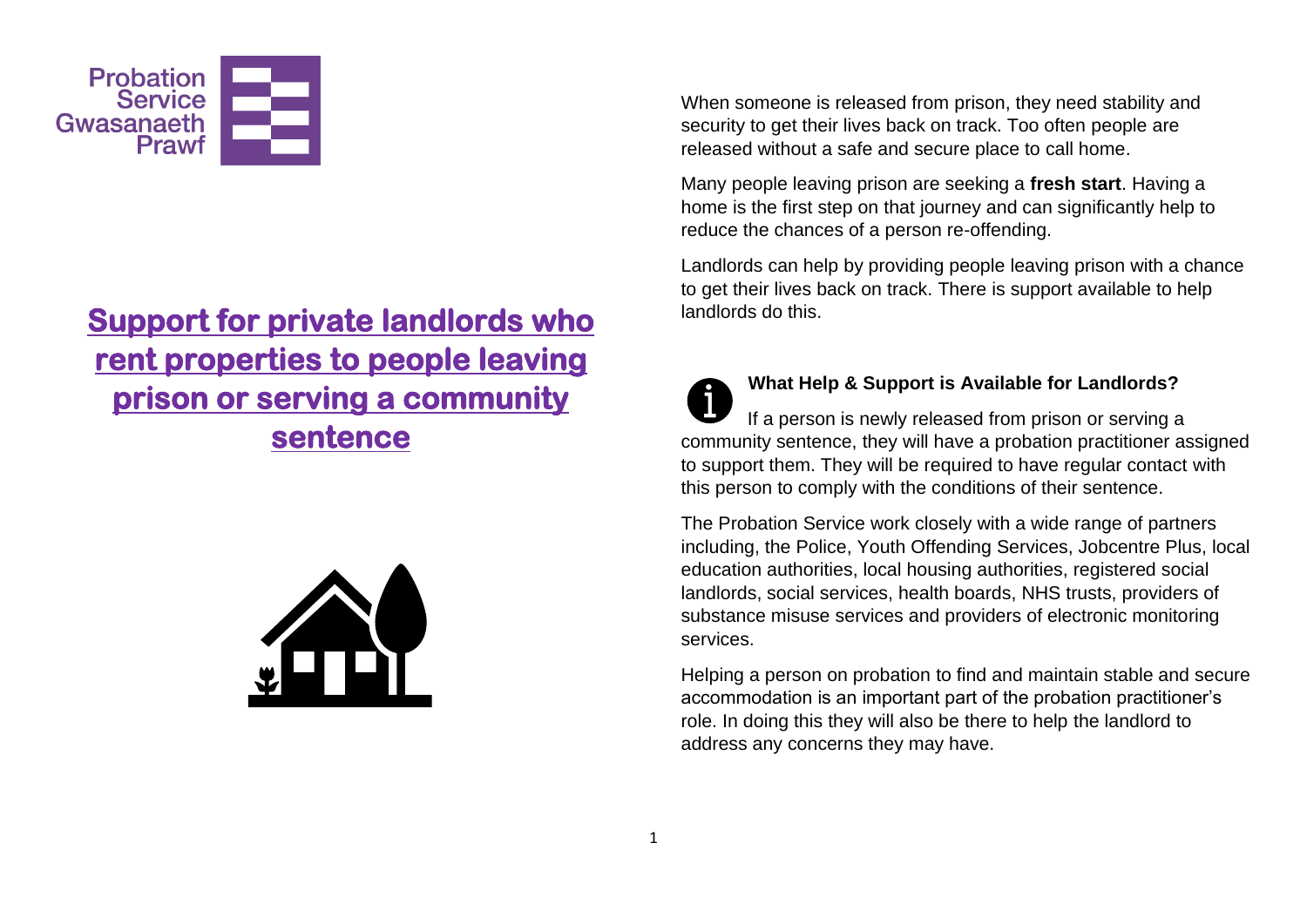Probation practitioners work closely with Local Authorities, Housing Associations, and third sector providers to help ensure that people on probation can maintain their tenancies.

Probation practitioners also support people on probation to access Education, Training & Employment, address physical and mental health problems (including substance misuse if relevant), help manage their money, to link them back to their families and improve behaviour, motivation, thinking skills and attitudes.

If the person on probation is excluded from a geographical area, prevented from entering certain establishments or has to maintain a curfew, the probation practitioner will also help manage these conditions.

In addition to the probation practitioner, the local authority (who the Probation Service work closely with) will also be able to provide advice and support for landlords to help maintain tenancies. Landlords can make a referral to the local authority (on behalf of the person on probation) if the person on probation needs support to help maintain their tenancy. The person on probation must give their consent for this referral.

Landlords can contact the probation practitioner directly to discuss any concerns they may have in relation to the tenancy. These concerns will be discussed with the person on probation and an agreed way forward to address these concerns will be established. If required, enforcement action can be carried out by the probation practitioner.



### **How can you contact the probation practitioner?**

1. Speak to your tenant at the start of the tenancy and ask them to share their probation practitioner details with you.

2. Search for your local probation office on [www.gov.uk/probation](http://www.gov.uk/probation) finder and contact them to find details of the probation practitioner.

3. If you are aware that your tenant has recently come out of prison or is on a community order you might want to make a **three way agreement** with them that means you can share information with their probation practitioner to support them to maintain their tenancy. You will need to complete a "3 way agreement" template to do this and can obtain one by emailing the Probation Service at [wales.probationtaskforce@justice.gov.uk](mailto:wales.probationtaskforce@justice.gov.uk)



#### **Knowing What To Say & How To Say It?**

Speaking directly to someone who has just left prison might be a new experience for some landlords and you might not be sure about what to say or how to say it! Shelter Cymru have a leaflet for landlords which contains lots of handy hints and tips from landlords for communication and supporting vulnerable tenants. You can view and download a copy here: [A4-Landlords-Advice-Booklet-ENGLISH.pdf](https://sheltercymru.org.uk/wp-content/uploads/2015/02/A4-Landlords-Advice-Booklet-ENGLISH.pdf)  [\(sheltercymru.org.uk\)](https://sheltercymru.org.uk/wp-content/uploads/2015/02/A4-Landlords-Advice-Booklet-ENGLISH.pdf)

We know that Landlords sometimes worry about being left to cope on their own with a vulnerable tenant. A clients probation practitioner will be available to provide help and advice to assist you to deal with any challenges should they arise.